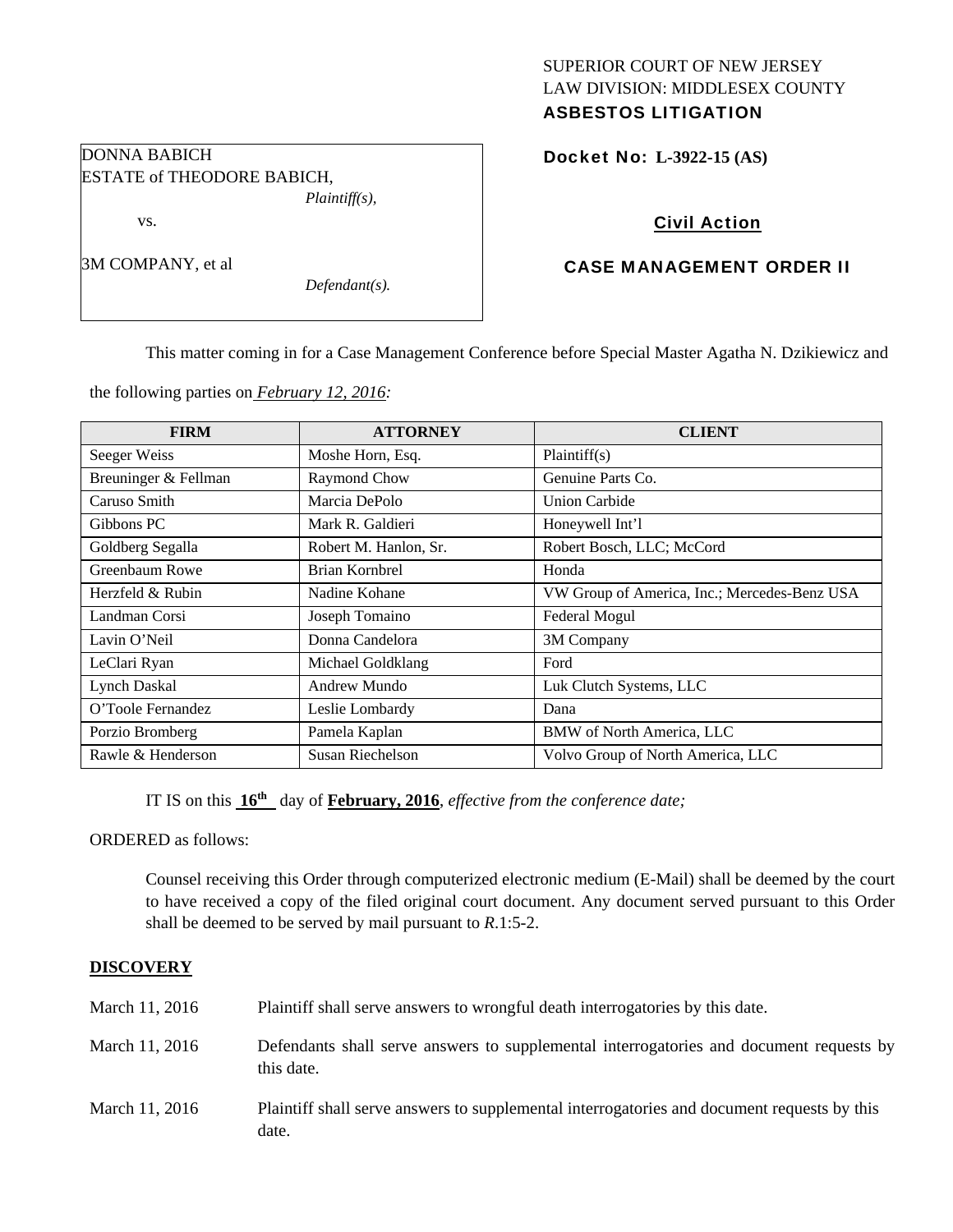- April 29, 2016 Fact discovery, including depositions, shall be completed by this date. Plaintiff's counsel shall contact the Special Master within one week of this deadline if all fact discovery is not completed.
- April 29, 2016 Depositions of corporate representatives shall be completed by this date.

### **EARLY SETTLEMENT**

May 13, 2016 Settlement demands shall be served on all counsel and the Special Master by this date.

## **SUMMARY JUDGMENT MOTION PRACTICE**

| May 13, 2016  | Plaintiff's counsel shall advise, in writing, of intent not to oppose motions by this date. |
|---------------|---------------------------------------------------------------------------------------------|
| May 27, 2016  | Summary judgment motions shall be filed no later than this date.                            |
| June 24, 2016 | Last return date for summary judgment motions.                                              |

#### **MEDICAL DEFENSE**

- April 15, 2016 Plaintiff shall serve medical expert reports by this date.
- April 15, 2016 Upon request by defense counsel, plaintiff is to arrange for the transfer of pathology specimens and x-rays, if any, by this date.
- August 31, 2016 Defendants shall identify its medical experts and serve medical reports, if any, by this date. **In addition, defendants shall notify plaintiff's counsel (as well as all counsel of record) of a joinder in an expert medical defense by this date.**

#### **LIABILITY EXPERT REPORTS**

- July 15, 2016 Plaintiff shall identify its liability experts and serve liability expert reports or a certified expert statement by this date or waive any opportunity to rely on liability expert testimony.
- August 31, 2016 Defendants shall identify its liability experts and serve liability expert reports, if any, by this date or waive any opportunity to rely on liability expert testimony.

## **ECONOMIST EXPERT REPORTS**

- July 15, 2016 Plaintiff shall identify its expert economists and serve expert economist report(s), if any, by this date or waive any opportunity to rely on economic expert testimony.
- August 31, 2016 Defendants shall identify its expert economists and serve expert economist report(s), if any, by this date or waive any opportunity to rely on economic expert testimony.

## **EXPERT DEPOSITIONS**

September 23, 2016 Expert depositions shall be completed by this date. To the extent that plaintiff and defendant generic experts have been deposed before, the parties seeking that deposition in this case must file an application before the Special Master and demonstrate the necessity for that deposition. To the extent possible, documents requested in a deposition notice directed to an

\_\_\_\_\_\_\_\_\_\_\_\_\_\_\_\_\_\_\_\_\_\_\_\_\_\_\_\_\_\_\_\_\_\_\_\_\_\_\_\_\_\_\_\_\_\_\_\_\_\_\_\_\_\_\_\_\_\_\_\_\_\_\_\_\_\_\_\_\_\_\_\_\_\_\_\_\_\_\_\_\_\_\_\_\_\_\_\_\_\_\_\_\_\_\_\_\_\_\_\_\_\_\_\_\_\_\_\_\_\_